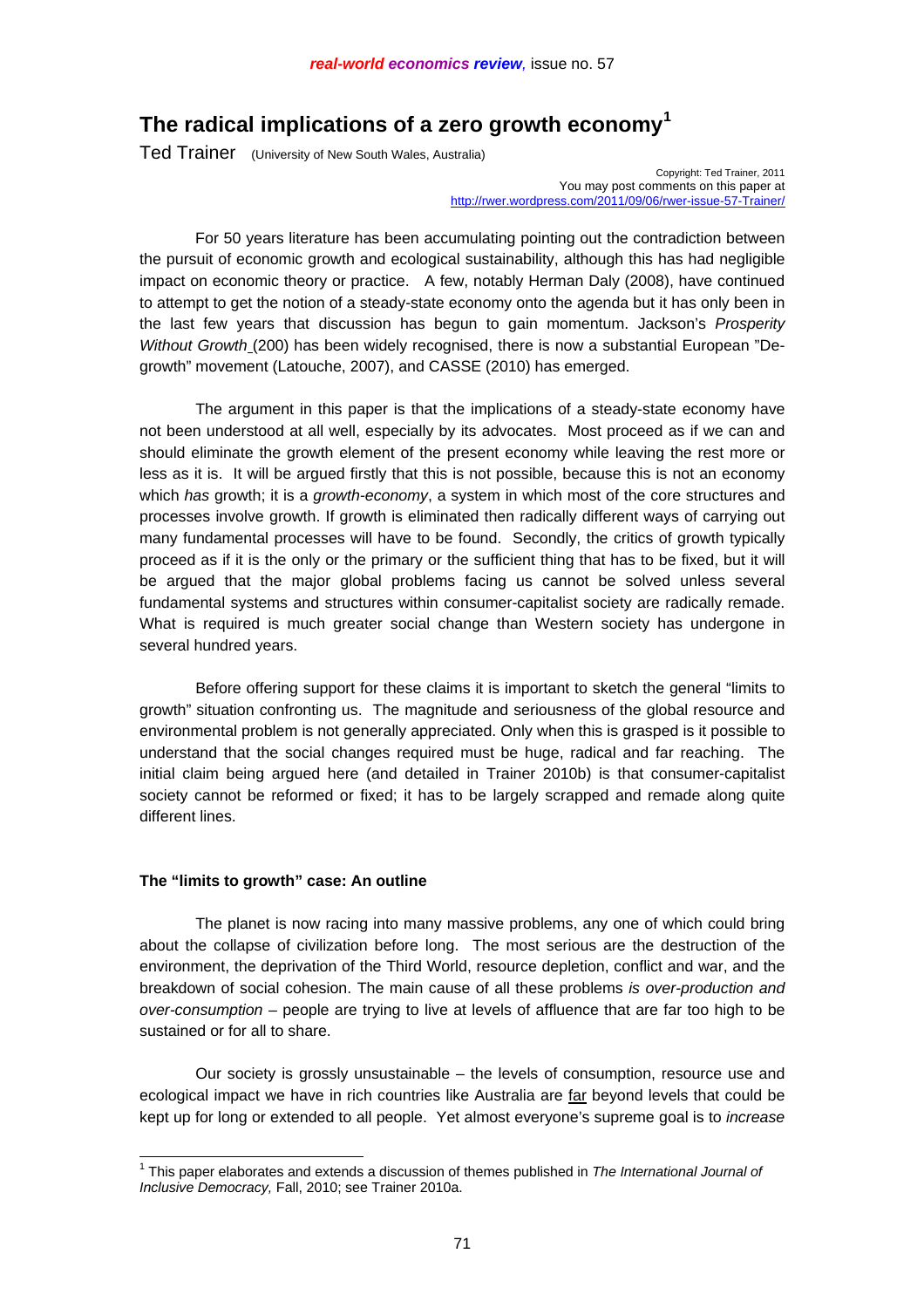material living standards and the GDP and production and consumption, investment, trade, etc., as fast as possible and without any limit in sight. There is no element in our suicidal condition that is more important than this mindless obsession with accelerating the main factor causing the condition.

The following points drive home the magnitude of the overshoot.

- If the 9 billion people we will have on earth within about 50 years were to use resources at the per capita rate of the rich countries, annual resource production would have to be about 8 times as great as it is now.
- If 9 billion people were to have a North American diet we would need about 4.5 billion ha of cropland, but there are only 1.4 billion ha of cropland on the planet.
- Water resources are scarce and dwindling. What will the situation be if 9 billion people try to use water as we in rich countries do, while the greenhouse problem reduces water resources.
- The world's fisheries are in serious trouble now, most of them overfished and in decline. What happens if 9 billion people try to eat fish at the rate Australian's do now?
- Several mineral and other resources are likely to be very scarce soon, including gallium, indium, helium, and there are worries about copper, zinc, silver and phosphorous.
- Oil and gas are likely to be in decline soon, and largely unavailable in the second half of the century. If 9 billion were to consume oil at the Australian per capita rate, world demand would be about 5 times as great as it is now. The seriousness of this is extreme, given the heavy dependence of our society on liquid fuels.
- Recent "Footprint" analysis indicates that it takes 8 ha of productive land to provide water, energy, settlement area and food for one person living in Australia. (World Wildlife Fund, 2009.) So if 9 billion people were to live as we do about 72 billion ha of productive land would be needed. But *that is about 10 times all the available productive land on the planet*.
- The most disturbing argument is to do with the greenhouse problem. It is very likely that in order to stop the carbon content of the atmosphere rising to dangerous levels CO2 emissions will have to be totally eliminated by 2050 (Hansen says 2030). (Hansen, 2009, Meinschausen et al., 2009.) Geosequestration can't enable this, if only because it can only capture about 85% of the 50% of emissions that come from stationary sources like power stations.

 These kinds of figures make it abundantly clear that rich world material "living standards" are grossly unsustainable. We are living in ways that it is impossible for all to share. We are not just a little beyond sustainable levels of resource consumption -- we have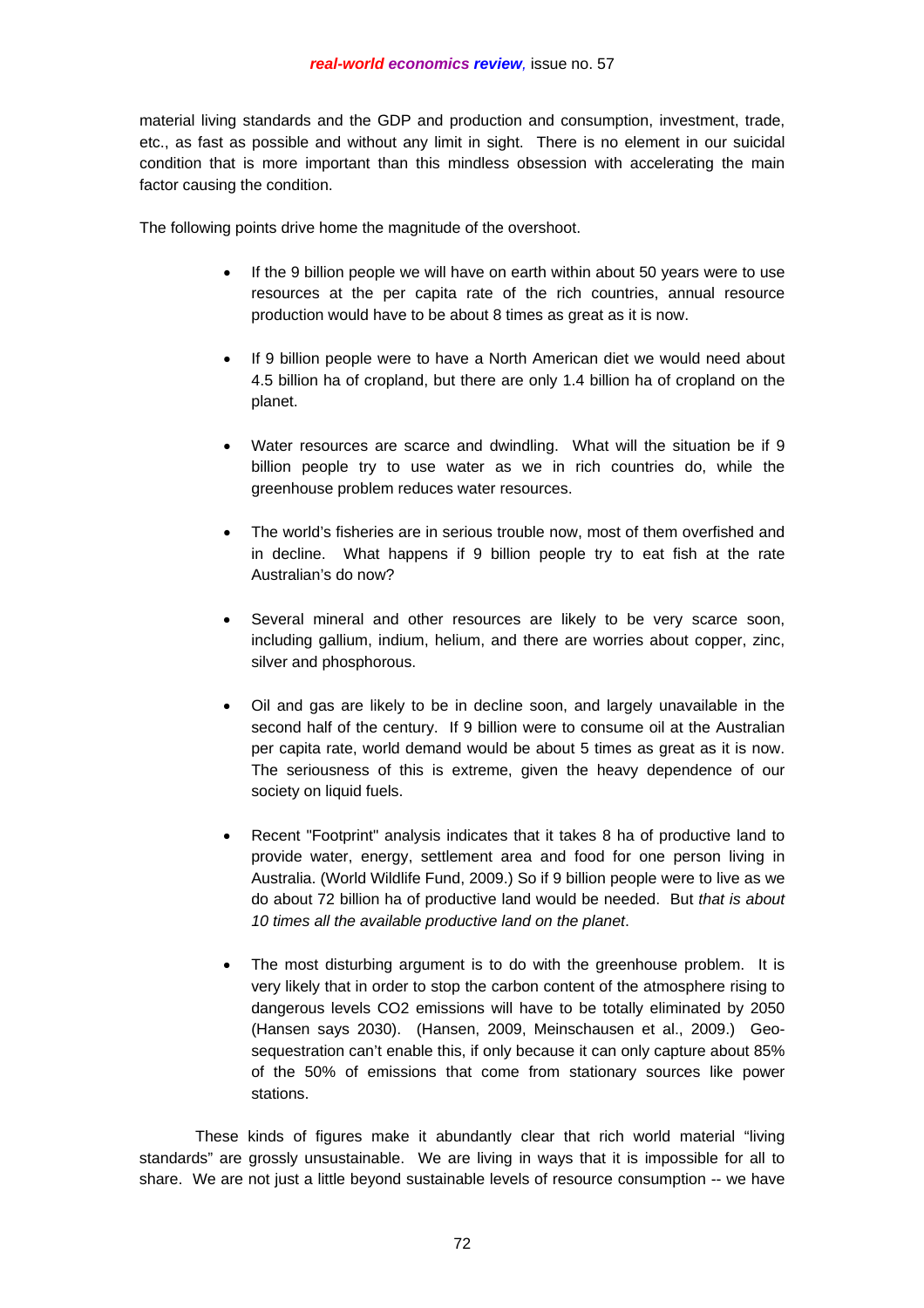overshot by a factor of 5 to 10. Few seem to realise the magnitude of the overshoot, nor therefore about the enormous reductions that must be made.

#### **Now add the implications of growth**

 The above figures refer to *the present* situation, but that does not define the problem we face. The problem is *what will the situation be in future given the determination to increase production and consumption continuously and without limit*?

 At least 3% p.a. economic growth is demanded and usually achieved in this society. If Australia had 3% p.a. increase in output to 2050 and by then all 9 billion people expected had risen to the material living standards Australians would have, the world would be producing almost 20 times as much as it does today. Yet the present level is alarmingly unsustainable.

#### **"Technical advance will make it all possible."**

 We come now to the crucial assumption most people make, i.e., that there is no need to even think about questioning growth, let alone reducing consumption or economic output, let alone cutting GDP by a factor of 5 to 10. The generally assumed view is, "We will all be able to go on buying lots of goods, living in gigantic houses, driving long distances, going away for holidays, jetting around the world, having elaborate wardrobes etc., and increasing our consumption of those things every year – because our wizard technologists will find ways of producing goods and running cars etc. without causing significant problems. Indeed the technologies already exist; it's just that our dull-witted politicians have failed to implement them."

 However, the overshoot is far too great for any plausible technical advances to be able to reduce the problems to tolerable proportions. Perhaps the best known "technical fix" optimist, Amory Lovins, claims that we could at least double global output while halving the resource and environmental impacts, i.e., we could achieve a "Factor Four" reduction. (Von Weisacher and Lovins, 1997. More recently a Factor Five reduction is argued.) But this would be nowhere near enough to solve the problems.

 Let us assume that present global resource and ecological impacts must be halved. It has been explained that if we in rich countries average 3% growth, and 9 billion rose to the living standards we would then have by 2050, total world output would be almost 20 times as great as it is today. It is highly implausible that technical advance will make it possible to multiply total world economic output by 20 while halving impacts, i.e., to enable *a Factor 40 reduction*?

# **"But what about renewable energy sources?"**

 No technical-fix assumption is more common nor more unexamined than that renewable energy sources can be substituted for fossil fuels, thereby enabling abundant energy affluence while eliminating the greenhouse and other problems. A case to the contrary is detailed in *Renewable Energy Cannot Sustain A Consumer Society* (Trainer 2007, and updated in Trainer, 2008. See also Trainer, 2009 and 2010.) For example, following is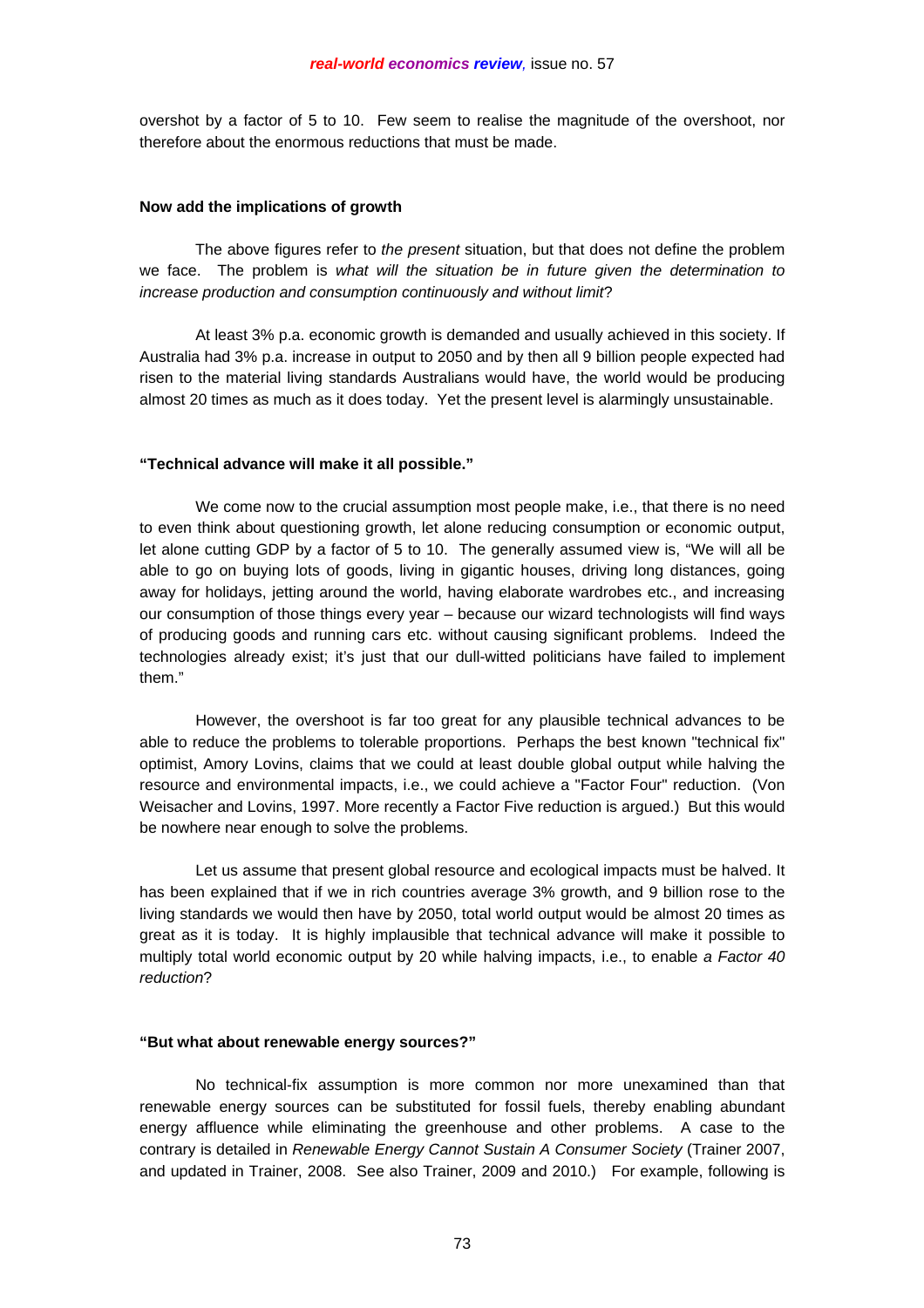an indication of the reasons why there is no chance that all people could have vehicles fuelled by biomass.

 It will probably become possible to derive 7 tonnes of biomass per ha from very large scale production, and 7 GJ of ethanol per tonne of biomass. Thus it would take 2.6 ha to produce the 128 GJ each Australian uses each year as oil plus gas. If 9 billion people were to live as Australians do now, *23 billion ha of forest would be needed on a planet that has only 13 billion ha of land.*

 This does not mean we should forget about renewables. They are the sources we should be moving to full dependence on as soon as possible. But they can't fuel a consumer society for all. They have to be part of the "simpler way sketched below.

### **The failure of the Greens**

 Despite the overwhelming case against growth, and the argument that there is no possibility of solving the environment problem unless we shift to a zero-growth economy, green movements and political parties have almost totally ignored the issue. The original German Green Party saw the need for vast and radical system change away from consumercapitalist society. However, now almost all green effort goes into merely trying to reform that society, so that its damage to the environment will be reduced somewhat, and virtually no green campaigning is directed at moving towards a kind of society that does not inevitably and increasingly destroy the environment. Almost none of their attention is given to the topic of growth. (For instance Geoff Mosley's recent book details the continued refusal over many years of the Australian Conservation Foundation to deal with it. Mosley, 2010.)

 Similarly Green political parties will not discuss economic or population growth and instead focus on reforms which never challenge growth and affluence. Green people are among those who make the strongest claims that technology can solve the problems eliminating any need to face up to system change...and the politicians are at fault for not implementing the available solutions.

 The reason for this failure/refusal is of course that if they spoke up against the pursuit of growth and affluence in a society that is fiercely obsessed with these goals, they would quickly lose their subscribers.

# **The wider context**

 The gross unsustainability of consumer-capitalist society is only the first of two crushing arguments against its acceptability. The other is to do with the extreme and brutal injustice built into the global economy, and without which we in rich countries could not have such high material living standards.

 The global economy delivers most of the world's resource wealth, e.g., oil, to the rich countries. It does this simply because it is a market system and in a market most scarce and valuable things go to the rich, because they can pay most for resources and goods.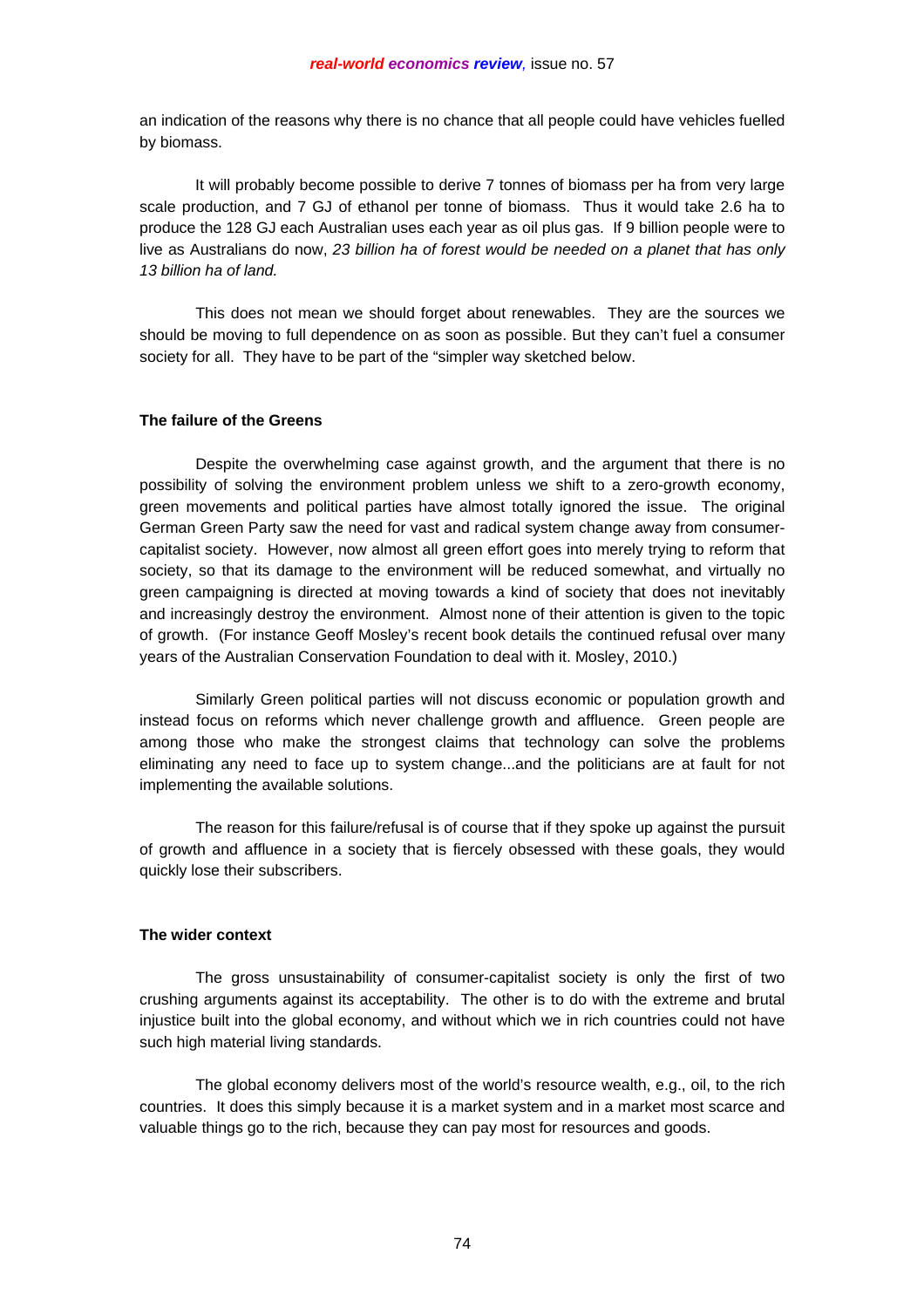The same principle ensures that the development taking place in the Third World is little more than development that will enrich the corporations from the rich countries, Third World elites and the people who shop in rich world supermarkets.

 The global economy totally ignores the needs and the rights of people and ecosystems. It allows, guarantees, that 850 million people starve while 600 million tonnes of grain are fed to animals in rich countries every year and most of the best land in many hungry countries is devoted to export crops. Conventional development, i.e., development determined by market forces and profit, is therefore clearly *a form of plunder* – it puts the productive capacity of the Third World into enriching us not them.

 Conventional development theory and practice are based on the idea of "growth and trickle down", i.e., the assumption that if we all enthusiastically pursue growth within the market place then this will be the best way to raise the Third World to satisfactory living standards. What a delight for the very rich! "No need to think about redistributing existing wealth, or producing what's needed rather than what's profitable…just produce whatever most enriches the already rich and wealth will trickle down to enrich all." This is to say we should be content with an approach to development which delivers almost all of the Third World's produced wealth to us in rich countries while a tiny fraction of it benefits Third World people.

 The greatest blind spot in this conventional development theory and practice is that its goal is utterly impossible. The discussion above makes clear that there is no possibility of the Third World developing to be like the rich countries or to have rich world "living standards"; there are nowhere near enough resources for that.

 "But look at China!" Yes there are places in the global economy where some people are winning spectacularly, and where significant benefits are going to poorer people. There is strong evidence that the 'living standards" of large numbers of people in the Third World are indeed rising significantly. (See for instance Rosling, 2009.) However this does not mean the Trickle Down approach is acceptable or that it could solve the basic problems.

 Firstly the booming export markets the Chinese now enjoy have been taken from many in poor countries who once had them but now can't earn from exporting the things they used to sell. Also it is easy to overlook the fact that 800 million Chinese are not sharing in the new wealth. (Hutton, 2007) Market based systems mostly benefit the middle class and the rich, and create limited opportunities for some to rise to the middle class. Ask 500 million in Africa, or most people in Haiti and Tuvalu about the miracles of growth and trickle down. Most of them are probably enjoying declining GDP per capita. (…which of course just means they need to work harder, cut their export prices, log more forest…) Very little ever trickles down to the poorest, and globalisation has increased the rate at which the resources of the very poorest are transferred to the rich. (For extensive documentation see Note 2.)

 Even for those poor classes benefiting from the growth and trickle down approach to development, the rates evident show that it would take hundreds of years for them to rise to rich world "living standards". Meanwhile the rich countries would have risen to stratospheric levels...and the ecosystems of the planet would have collapsed long ago.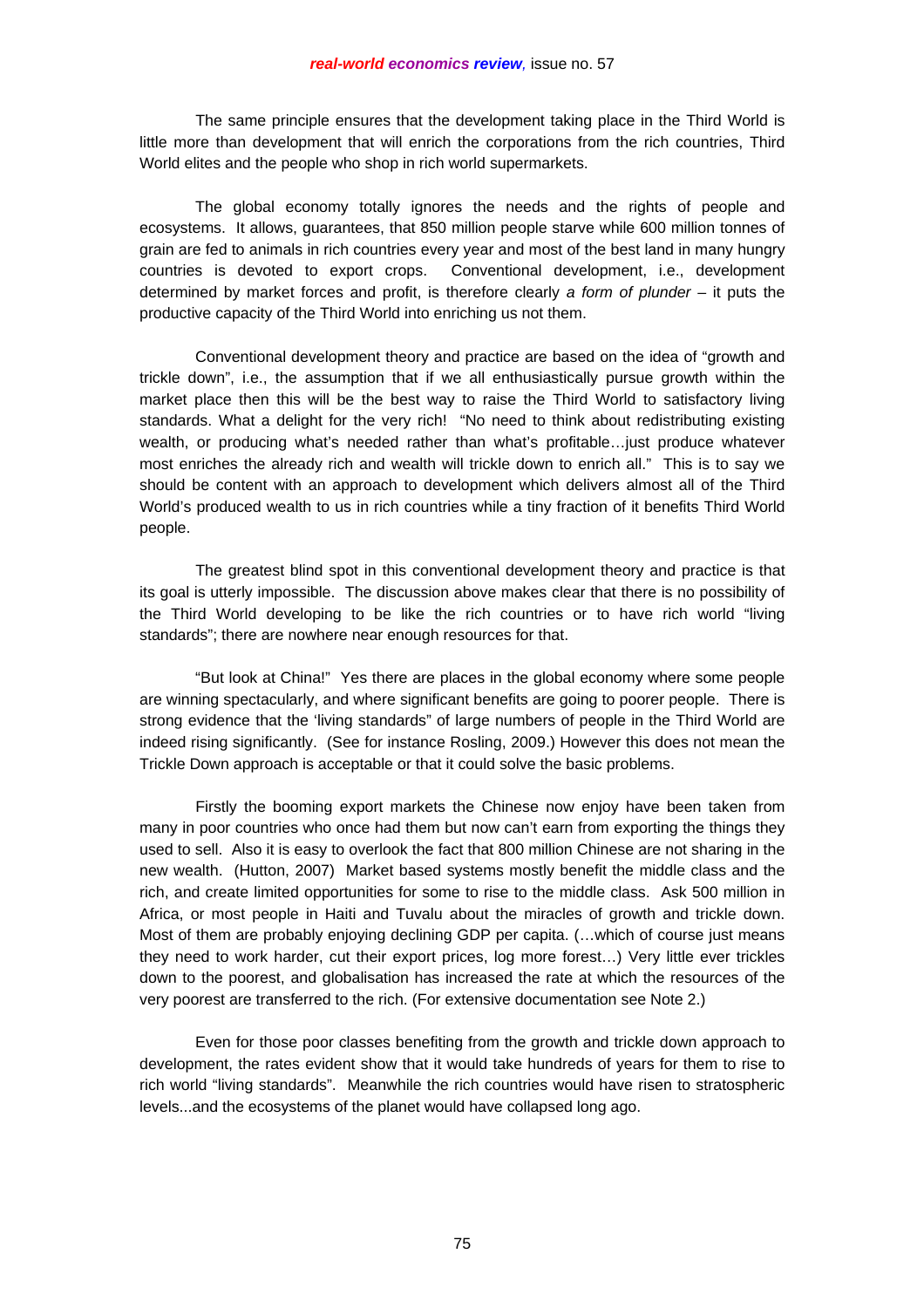Even if the growth and trickle down approach was solving the most serious problems it is obviously an extremely wasteful and unjust strategy. For every crumb it delivers to the poor majority, great wealth is heaped on the already rich.

 The rich countries go to a lot of trouble to keep the unjust global economy in place. They use aid, support for brutally dictatorial Third World regimes, World Bank Structural Adjustment Packages, and provision of arms, and they resort to military invasion, in order to maintain the governments and systems that ensure that our corporations and shoppers continue to get most of the world's resource wealth and to take most of the markets. The rich countries deliberately prevent appropriate development, i.e., the application of the Third World's productive capacity, its labour, land, skills and capital, to developing the simple things that would do most to quickly increase the welfare of its people. The conditions written into the World Bank's Structural Adjustment Packages explicitly rule this out and decree that productive capacity must be free for market forces to determine what it will be put into -- that is free for corporations to use in whatever way will maximise their global profits.

 Our high material "living standards" cannot continue to be provided unless these appallingly unjust systems and processes remain. We could not live anywhere near as well as we do if you were not getting most of the available tin, coffee, oil etc. The problem of Third World deprivation cannot be solved unless the rich world reduces its consumption dramatically and lives on something like its fair share of world resource wealth. Yet its supreme goal is to increase its levels of production, consumption and GDP.

#### **Thus growth is a major cause of global problems.**

 This "limits to growth" analysis is crucial if one is to understand the nature of the environmental problem, the Third World problem, resource depletion and armed conflict in the world. Although there may also be other causal factors at work, all these problems are directly and primarily due to the fact that there is far too much producing and consuming going on.

 For instance, we have an environment problem because far too many resources are being drawn out of nature and far too many wastes dumped back in, at rates technical advance cannot cut to sustainable levels. We have an impoverished and underdeveloped Third World because people in rich countries insist on taking most of the resources, including those in the Third World that should be being used by Third World people to meet their own needs. And how likely is it that we will ever have peace in the world if resources are very scarce and all cannot use them at the rate a few do now, yet all insist on getting richer and richer all the time without limit? If you insist on remaining affluent then you should arm yourselves heavily, you will need arms if you want to continue to take far more than your fair share.

### **The quality of life**

 The ultimate paradox is that for decades it has been clear in the literature that increasing the GDP of rich countries does not increase the quality of life. (Eckersley, 1997; Speth, 2001.) In fact we are now probably seeing a falling quality of life in the richest countries. What then is the point of striving for economic growth?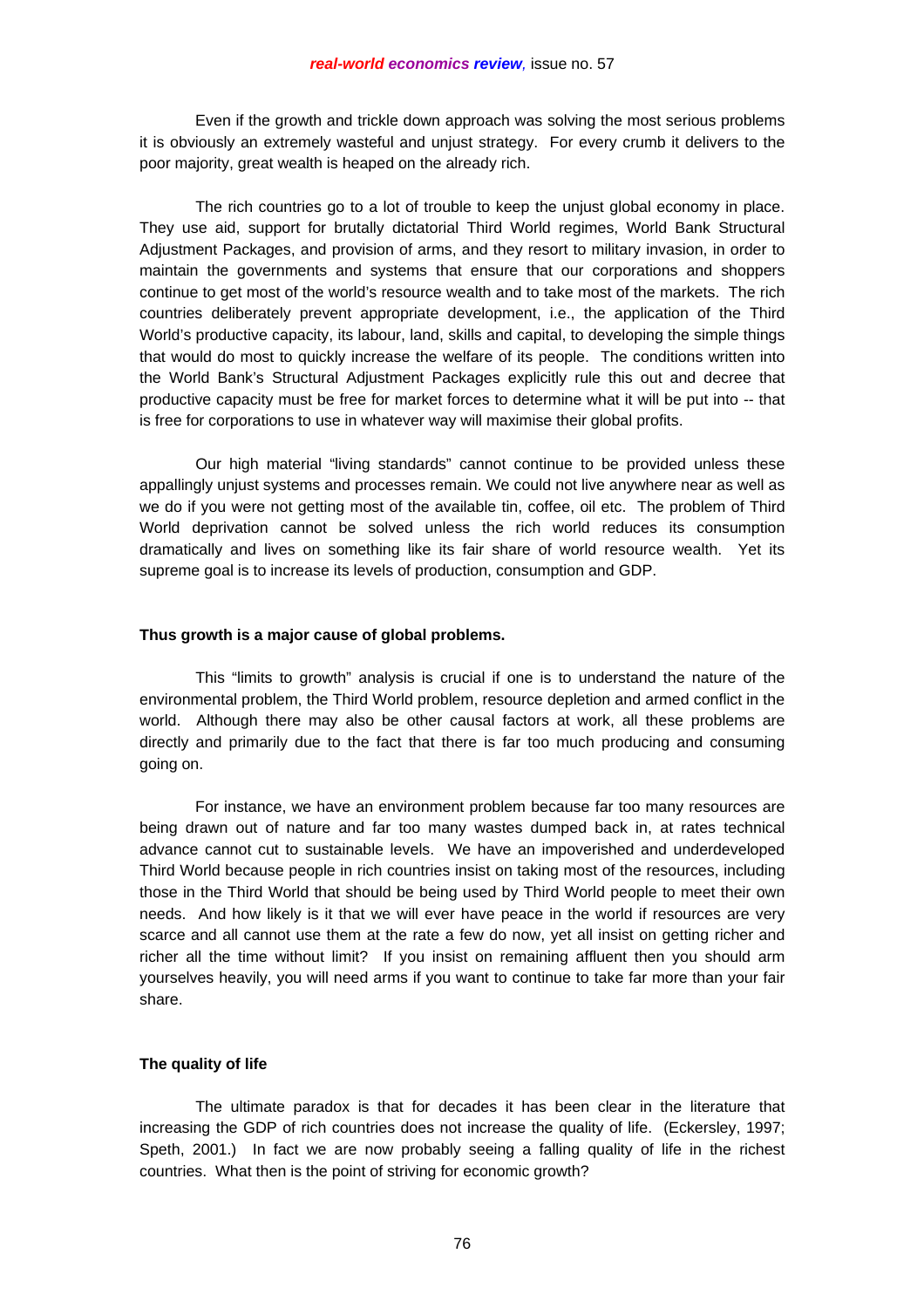# **"But growth will make us so rich we will be able to afford to save the environment.**"

 This statement is characteristic of the conventional economic mind …just create more monetary wealth and we can solve all problems with it. The fatal mistake in the argument is transparent. *If we don't reduce "wealth" production dramatically and quickly the environmental consequences will soon eliminate our capacity to produce any wealth at all.*

# **The conclusion?**

 To repeat, the point of the foregoing sketch has been to make clear the magnitude of the problem. The volumes of producing and consuming going on in the world are many times beyond levels that might be sustainable. It is not just a matter of getting to an economy that does not grow any further; the imperative is to reach a steady state economy in which production, consumption, investment, trade and GDP are very small fractions of their present quantities. The following discussion seeks to show that this means that most of the core structures and systems in this society will therefore need to be scrapped.

# **The far reaching and profoundly radical implications of zero-growth**

 The growth problem is not just that the economy has grown to be too big, now depleting resources and damaging and eventually destroying ecosystems. The more central problem is that growth is integral to the system. Most of the systems basic structures and mechanisms are driven by growth and cannot operate without it. Growth cannot be removed leaving the rest of the economy more or less as it is. Unfortunately people in the current "Degrowth" movement tend to think growth is like a faulty air conditioning unit in a house, which can be taken away and the rest of the house will function more or less as it did before.

- If you do away with growth then there can be no interest payments. If more has to be paid back than was lent or invested, then the total amount of capital to invest will inevitably grow over time. The present economy literally runs on interest payments of one form or another; an economy without interest payments would have to have totally different mechanisms for carrying out many processes.
- Therefore *almost* the entire finance industry has to be scrapped, and replaced by arrangements whereby money is made available, lent, invested etc., without increasing the wealth of the lender. That is incomprehensible to most current economists, politicians and ordinary people.
- Among related problems is how to provide for old age, when this can't be done via superannuation schemes relying on returns on invested savings?
- The present economy is literally driven by the quest to get richer; this motive is what ensures energetic search for options, taking of risks, construction and development, etc. The most obvious alternative is for these actions to be motivated by a collective effort to work out what society needs, and organise to produce and develop those things. This involves an utterly different world view and driving mechanism. Such a society would have to find another way to ensure innovation, entrepreneurial initiative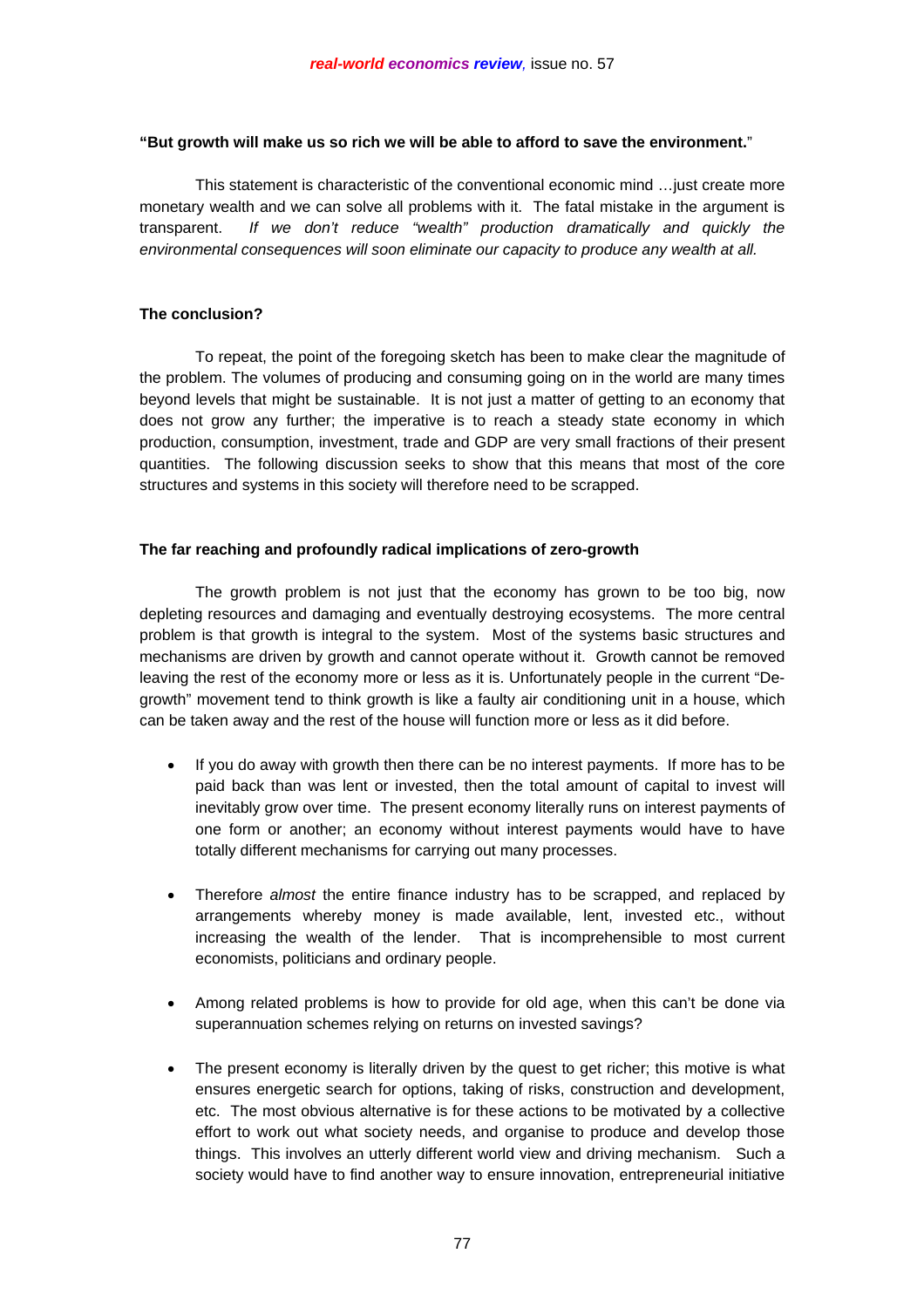and risk taking when people can't look forward to getting richer from their efforts. (This is not necessarily a difficult problem; See Trainer 2010a, Ch. 5.)

- The problem of inequality would become acute and would demand attention. It could not be dealt with by assuming that "the rising tide will lift all boats". In the present economy, growth "legitimises" inequality and defuses the problem. Extreme inequality is not a source of significant discontent, because it can be said that economic growth is raising everyone's "living standards". But if the pie remains at a constant size, and everyone is driven by a competitive struggle to get richer all the time, before long the most energetic/talented/ruthless few will have taken most of the pie. Thus inequality would have to be addressed and dealt consciously and deliberately, involving social decisions regarding distribution and fair shares...which again would involve a very different kind of society.
- Above all, if there is to be no growth *there can be no role for market forces*. Many people who oppose growth do not seem to realise this. The market is about maximising; i.e., about producing, selling, and investing in order to make as much money as possible from the deal, and then seeking to invest, produce and sell more, in order to again make as much money as possible. In other words there is an inseparable relation between growth, the market system and the accumulation imperative that defines capitalism. If we must cease growth we must scrap the market system.
- The above changes could not be made unless there was also a profound cultural change, involving nothing less than the abandonment of the desire to gain. For more than two hundred years our Western society has been focussed on the quest to get richer, to accumulate wealth and property. (The point is focal in the writings of Polanyi, 1944, and Tawney 1922, in the emergence of capitalist society from Medieval society.) This is what drives all economic activity, such as the innovative and development behaviour of firms and the behaviour of individuals and firms in the market, and it is at the core of national policy. People work to get as much money as possible. Firms strive to make as much profit as possible and to get as big as possible. People trade in order to end up richer than they were. Nations strive to become richer all the time.
- The logically inescapable point here is that in a zero-growth economy there could be no place whatsoever for this psychological motive or economic process. People would have to be concerned to produce and acquire only that stable quantity of goods and services that is sufficient for a satisfactory quality of life, and to seek no increase whatsoever in savings, wealth, possessions etc. It would be difficult to exaggerate the magnitude of this cultural transition. A zero-growth economy cannot exist unless there is enormous change from the mentality that is typical in consumer society and that has been the dominant driving force in Western culture for several hundred years.

# **Subsistence, gift, reciprocity...sufficiency**

 The alternative to a growth economy is in fact a subsistence economy, that is, one in which people produce to meet stable needs and not to accumulate wealth. In tribal, peasant,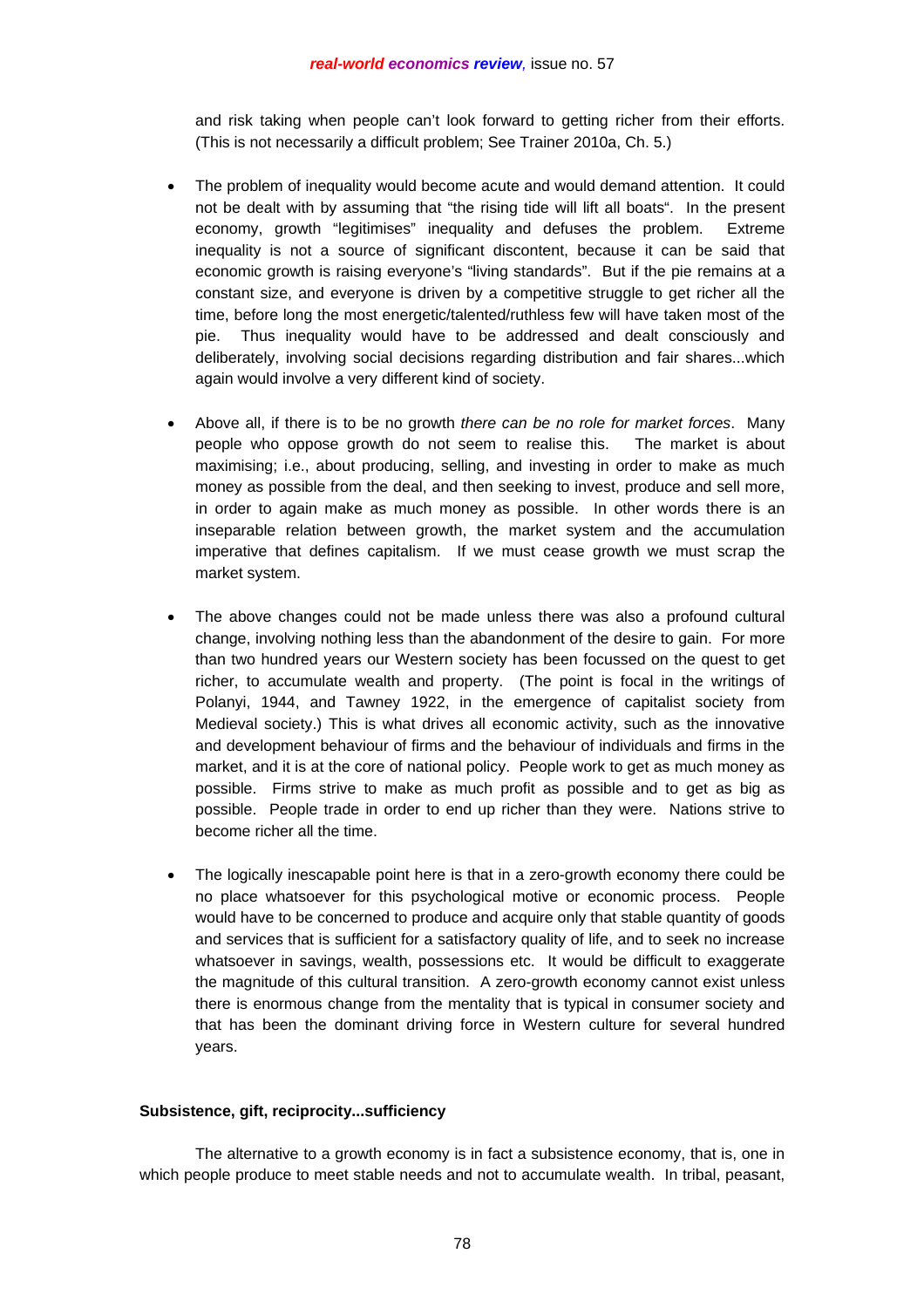ancient and Medieval societies and in many communes today items are not made to sell in order to gain, to accumulate money over time. (See Polanyi's discussion, 1944.) They are produced to exchange for other needed items of equal "value". Market day enables all to acquire the things they need, in exchange for a contribution to meeting the needs of others. No one intends to gain from the exchange; they just intend to exchange items of a certain "value" for others of the same "value" (usually measured in labour time needed to produce them.) People do not go into the market to get rich. (Merchants visiting the town, usually with non-necessities, luxuries, to sell, did trade to gain, but in Medieval Europe were an almost irrelevant minority on the fringe of the mainstream economy, and were not respected.)

 In these subsistence economies the basic operation was not getting, it was giving...knowing that others would give to you. In other words the key economic mechanism was gift and reciprocity. In tribes elaborate rules govern the giving and receiving, ensuring that all are provided for. (No one in tribal society is poor or hungry, unless times are difficult for all.)

 These are the economic principles that must exist, whether we like it or not in a satisfactory, viable economy in the coming era of intense and irremediable scarcity, in which we must develop mostly small local cooperative stable economies focussed on meeting needs. The focal concerns must be organising local resources and productive capacities to provide well for all, without any notion of gain or getting richer over time. The basic mechanism must be giving to others and the community, knowing that you will be given what you need. (for instance contributing to voluntary working bees that maintain the community orchards.)

 History can be seen in terms of the damage that the drive to gain eventually does. Often a civilization emerges and for a while has considerable equity, but in time some become more wealthy and powerful, and develop into a class with increasing power and privileges and then dominate the rest. Their desire to gain drives a quest for more and more land, opulence, slaves...and foreign sources of wealth. An imperial phase begins. The wealth of other regions is plundered. Because there is no concept of enough, before long there is over-reach; it becomes impossible to maintain the empire, and the civilization selfdestructs. At present the West is passing through the over-reach phase into decline, while China is rising past us, driven by the same old single-minded obsession with getting richer and more powerful. This sorry story will not cease until humans learn to be content with enough.

 This is a core theme in "The Simpler Way" analysis -- this society cannot be fixed; its major elements must be scrapped and replaced. (Trainer 2010b) Most obviously, you cannot reform a growth economy to be a zero-growth economy, and you cannot remove the growth element from the economy while leaving the rest of it as it was; you have to build a completely different economy. Above all, you will not solve the many problems the quest for growth is causing without scrapping core structures in our culture, that is until people in general come to be content with what is sufficient and design and run economies that are about subsistence, gift and reciprocity.

 Thus most people calling for a stable economy seem not to grasp the implications of their campaign, nor the reasons for thinking that it has a negligible chance of success. Above all they do not seem to have thought through the many and profound associated social changes that must be achieved if growth is to be eliminated.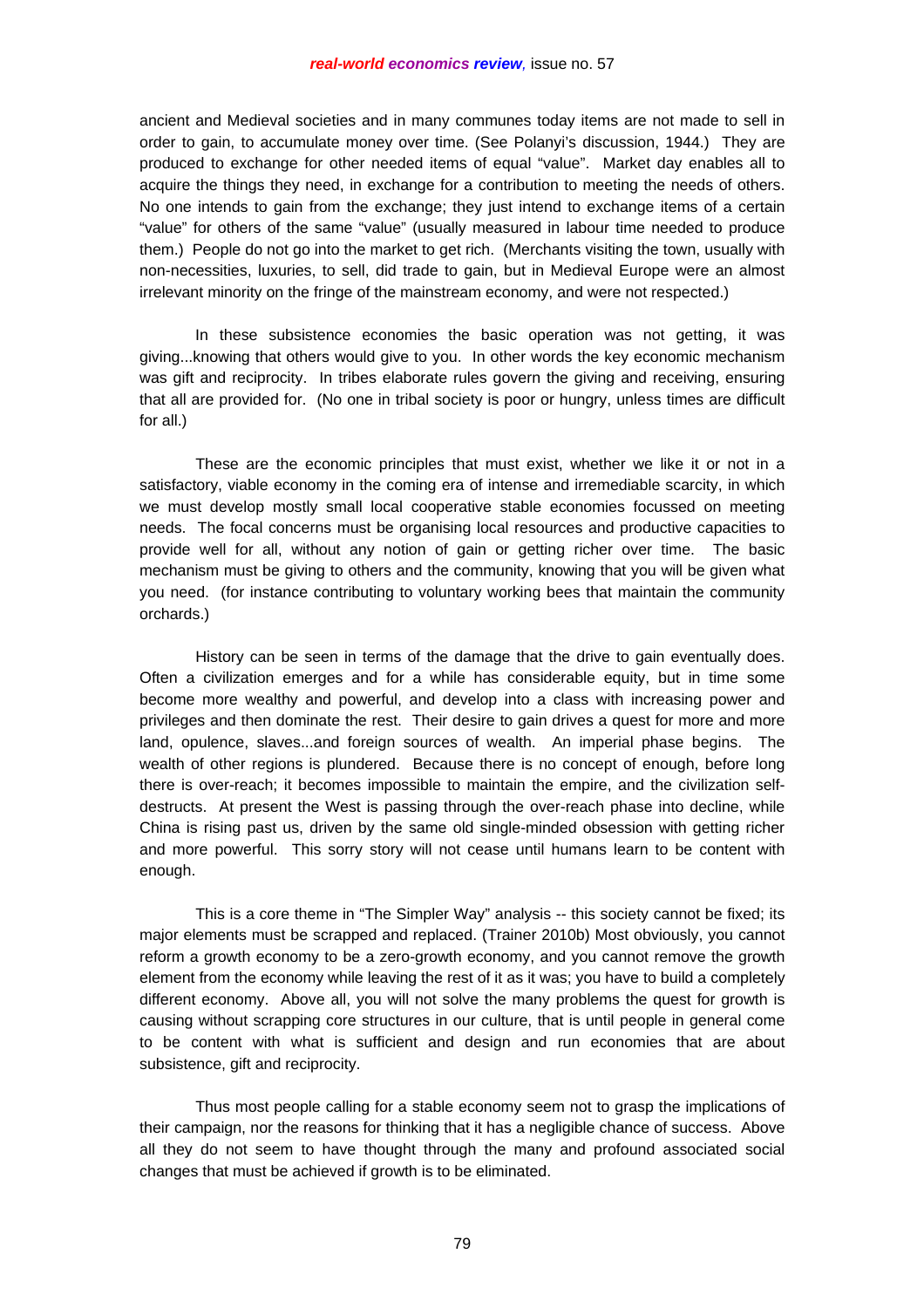#### **Is capitalism compatible with a zero-growth economy?**

 It should now be obvious that a stable or zero-growth economy cannot be a capitalist economy. Capitalism is by definition about accumulation, making more money than was invested, in order to invest the surplus to have even more...to invest to get even richer. It would be possible in a stable economy for a few to still own most capital and factories, and live on the income from these investments, but they would be like rentiers or landlords who draw an income from their property. They could not be driven to accumulate, get richer, increase the amount of capital they possess and invest to get richer. If they did, a very few would quickly take almost all of the fixed amount of income and wealth available...and the system would soon self-destruct.

 Some people, such as Herman Daly believe that "productivity" growth would enable capitalism to continue in a zero-growth economy. The counter-argument is that there would be a tendency for this to happen, but that the effect would be trivial and short lived

 Many in the emerging "De-growth" movement do not wish to face up to the conclusion that if you get rid of growth then you will also have got rid of capitalism and you will inevitably have (some kind of) "socialism". That is, the economy could not then be left to competition between people who own capital operating in free markets. At least the main economic decisions would have to be made by deliberate social discussion, debate and planning...because this is the only logical alternative to leaving them to "free markets" and the owners of capital competing to gain.

 It is crucial to immediately stress that this does not have to mean we must accept a big authoritarian, bureaucratic state running everything...which no one is likely to prefer. A new economy is sketched below (and detailed in Chapter 4 of Trainer 2010a.) It has the main decisions made collectively, by all people within small community economies (but with most of the economy in the form of private firms.)

#### **What is the alternative?**

 If we must abandon growth and greatly reduce production and consumption then there is no alternative but to develop an economy which is basically under social control, i.e., in which we discuss, decide, plan and organise to produce that stable quantity of the basic things we need to enable a high quality of life for all. In the coming conditions of intense resource scarcity, viable communities will have to be mostly small, self-sufficient local economies using local resources to produce what local people need. Such economies can only work well if control is in the hands of all citizens, via participatory-democracy exercised through whole town assemblies. This vision would enable most of the firms and farms to be privately owned or community cooperatives, and would involve little role for councils, state or federal governments.

 Although the case against the wisdom of pursuing growth and affluence has in my opinion been overwhelmingly convincing for decades, it has been almost totally ignored. Although it is now gaining more attention, on the fringes of the economics profession, unfortunately there is little recognition of just how profoundly radical the notion of zero-growth is. It logically entails the termination of several fundamental structures and processes, values and taken for granted ideas, which have developed over hundreds of years. If the limits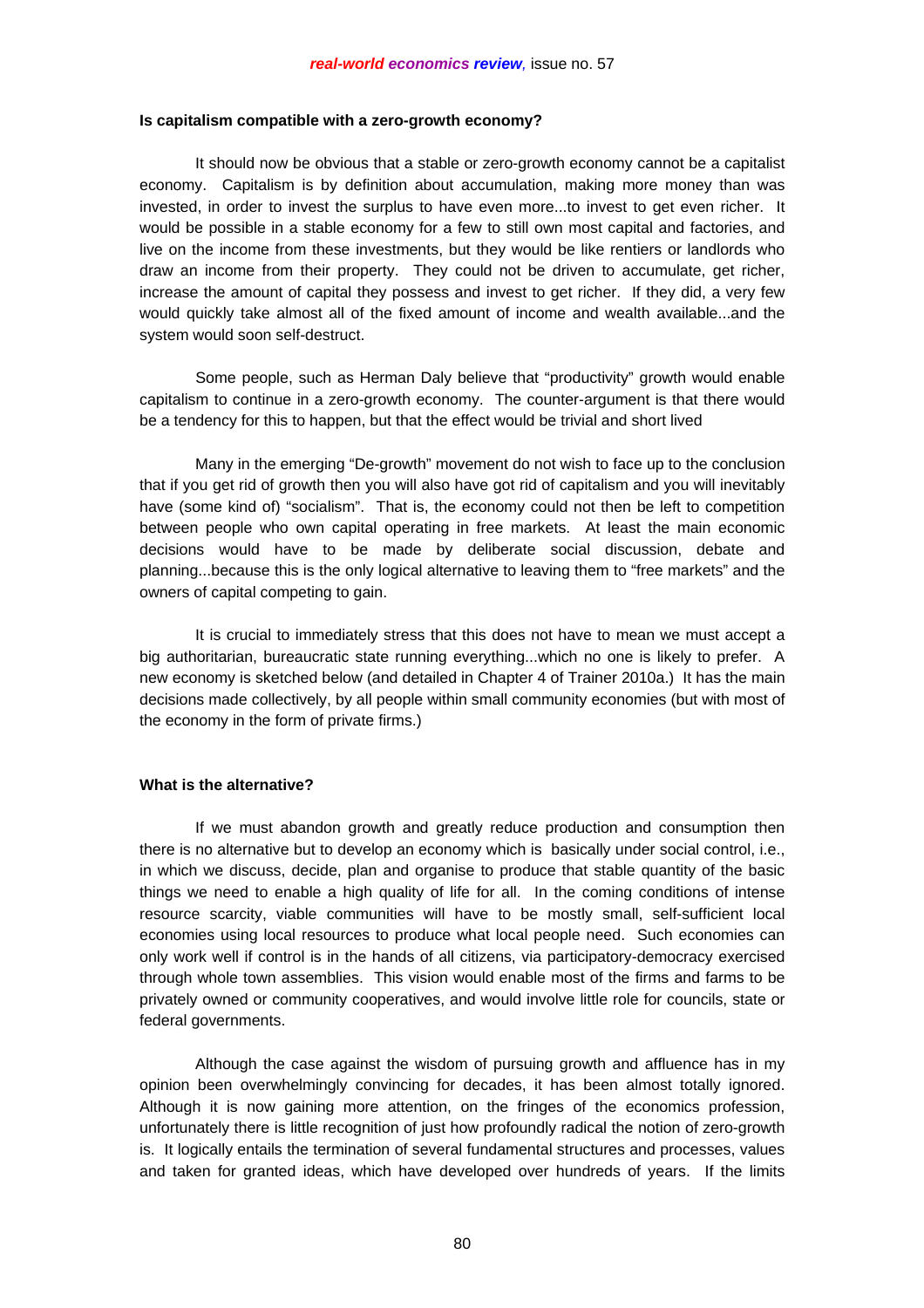analysis is valid we have only decades to make the enormous transitions. Given that the mainstream, resolutely led by the economics profession, shows no sign of ever attending to these issues, it is difficult to maintain belief that we have the wit or the will to save ourselves.

#### **References**

ABARE, (Australian Bureau of Agriculture and Resource Economics), (2009), *Australian Energy Projections to 2029-30*. http://www.abare.gov.au/publications\_html/energy/energy\_10/energy\_proj.pdf

ons\_html/energy/energy\_10/EG10\_AprListing.xls

ABS, (Australian Bureau of Statistics), (2007), *Australian System National Accounts*. 5206.0. *Annual Report 2007-2008*. maps@pc.gov.au

Ayres, R. U., *The economic Growth Engine*, Cheltenham, Elgar.

Berndt, E. R. (1990), "Energy use, technical progress and productivity growth: a survey of economic issues", *The Journal of Productivity Analysis,* 2.

CASSE, (2010), *Centre for the Advancement of the Steady State Economy*, http://steady.state.org

Cleveland, C. J., R. Costanza, C. A. S. Hall, and R. K. Kaufmann, (1984), "Energy and the U.S. economy: A biophysical perspective." *Science,* 225.

Daly, H, (2008), "A steady state economy", Sustainable Development Commission, UK, April 24.

Eckersley, R., 1997, *Perspectives on Progress; Is Life Getting Better?,* Canberra, CSIRO.

Hansen, J., et al., (2008), "Target atmospheric CO2; Where Should humanity aim?", *The Open Atmospheric Science Journal,* 2, 217 – 231.

Hutton, W., (2007), *The Writing on the Wall: China and the West in the 21st Century, Little*, Brown.

Jackson, T., (2009*), Prosperity Without Growth,* Earthscan, London.

Kaufmann, R. K., (2004), "A biophysical analysis of the energy/real GDP ratio: implications for substitution and technical change", *Ecological Economics*, 6: pp. 35-56.

Latouche, S., (2007), "Degrowth; An electoral stake?", *The International Journal of INCLUSIVE DEMOCRACY"*, Vol 3, No. 1 Jan.

Meinshausen, M, N. Meinschausen, W. Hare, S. C. B. Raper, K. Frieler, R. Knuitti, D. J. Frame, and M. R. Allen, (2009), "Greenhouse gas emission targets for limiting global warming to 2 degrees C", *Nature*, 458, 30<sup>th</sup> April, 1158 -1162.

Mosley, G., (2010), *Steady State; Alternatives to Endless Growth*, Envirobook, Sydney.

Office of Technology Assessment, (1990), Energy Use and the U.S. Economy, US Congress, OTA-BP-E-57, U.S. Government Printing Office, Washington DC.

Polanyi, K (1944), *The Great Transformation*, Boston, Beacon Press.

Rosling, H., (2009) "The best statistics you have ever seen", http://www.ted.com/talks/hans\_rosling\_shows\_the\_best\_stats\_you\_ve\_ever\_seen.html

Schurr, S., and B. Netschert, (1960), *Energy and the American Economy, 1850-1975.,* Baltimore, Johns Hopkins University Press,

Speth, G., (2001), *A Bridge At The End Of The World*, New Haven, Connecticut, Yale University Press.

Stern D. I., and C. J. Cleveland, (2004), *Energy and Economic Growth*,

Tawney, R. H., (1922), *Religion and the Rise of Capitalism; A Historical Study*, Harmondsworth, Penguin.